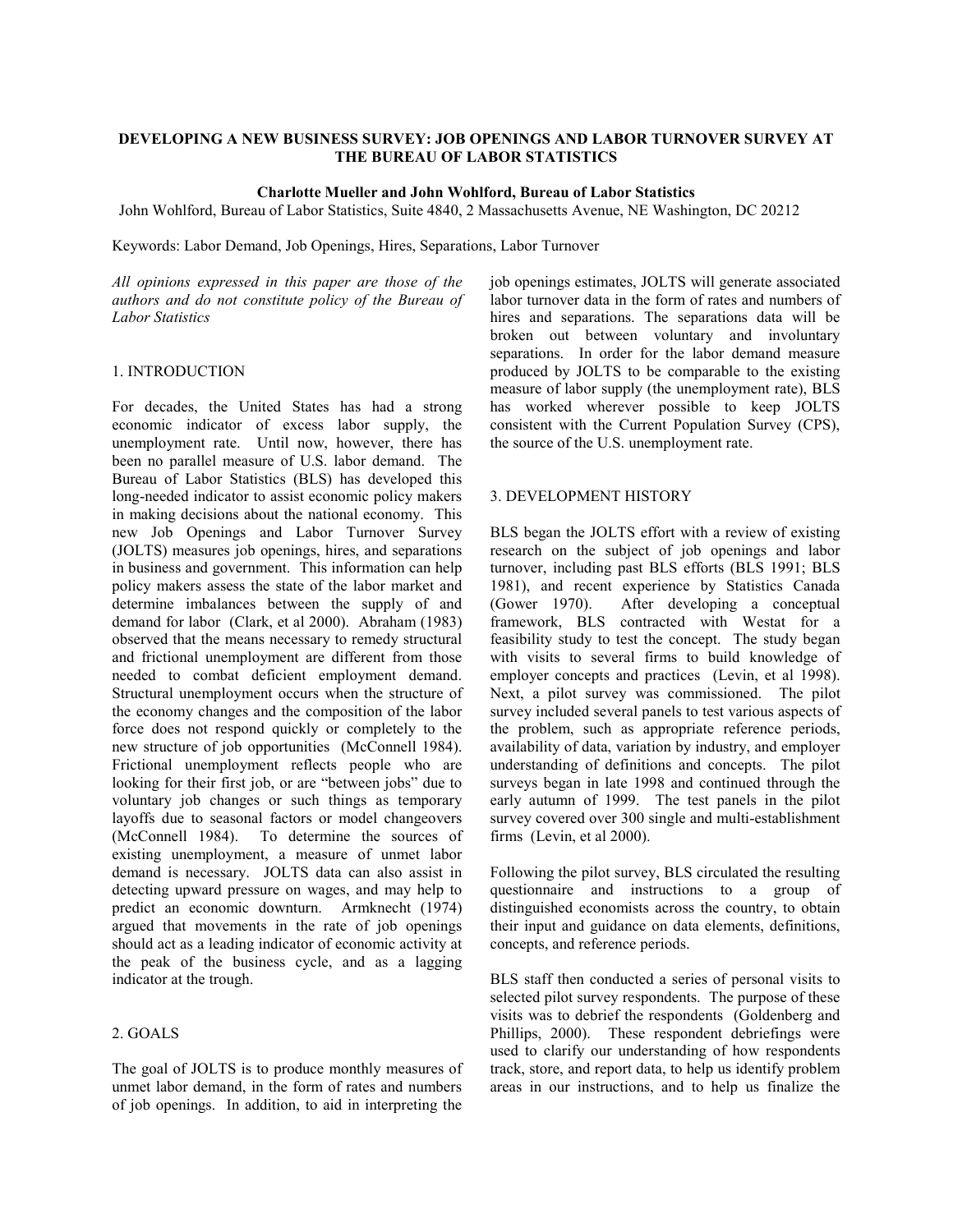design of the JOLTS questionnaire (Goldenberg and Phillips, 2000).

Our final phase of development consisted of practice interviews run out of the BLS JOLTS data collection center in Atlanta, Georgia. These interviews allowed us to enhance interviewer training materials, collection techniques, and survey management tools in a live collection environment.

### 4. DATA ELEMENTS AND CONCEPTS

JOLTS collects six data elements, as follows:

## Employment

Employment includes all persons on the payroll of a sample unit who worked or received pay for the pay period that includes the 12th of the month. It includes full- and part-time employees, permanent, short term and seasonal employees, salaried and hourly workers, and employees on paid vacation or other paid leave. Employment does NOT include proprietors and partners of unincorporated businesses, unpaid family workers, employees on strike for the entire pay period, employees on leave without pay for the entire pay period, or employees of temporary help agencies, employee leasing companies, outside contractors, or consultants.

# Job Openings

The count of job openings includes all vacant positions for which the following three conditions apply: 1) A specific position exists and there is work available for that position. The position can be full-time or parttime, and it can be permanent, short-term, or seasonal, and 2) The job could start within 30 days independent of the availability of a suitable candidate, and 3) The employer is actively recruiting workers from outside the reporting unit. Not included in the count of job openings are: 1) positions open only to internal transfers, promotions or demotions, or recall from layoff; 2) openings for positions with start dates more than 30 days into the future; 3) positions for which employees have been hired but have not yet started to work; or 4) positions to be filled by employees of temporary help agencies, employee leasing companies, outside contractors, or consultants.

# **Hires**

The count of hires covers all additions to the sample unit's payroll during the entire month, including newly hired and rehired employees. Also included are on-call or intermittent employees who returned to work after being formally separated, workers who were hired and separated during the month, transfers from other locations, and employees who were recalled to a job from a layoff lasting more than seven days. Not included as hires are transfers or promotions within the sample unit, employees returning from strikes, or employees of temporary help agencies, employee leasing companies, outside contractors, or consultants. The original JOLTS concept called for separate collection of new hires and rehires, in order to separate people newly hired from those being recalled from layoff. We discovered in our research and pilot studies, however, that the concept of employees who are laid off and subsequently rehired was outdated. We learned that the term "layoff" is no longer limited to temporary separations with intent to rehire, but is now applied to most employer-initiated separations, including permanent ones. Severing the link between layoffs and rehires greatly limited the value of rehire data, so BLS decided not to attempt to capture a separate measure of rehires.

## Separations

There are three types of separations, as follows:

Quits, or "voluntary separations:" Employees who left voluntarily (except for retirements or transfers, which should be reported with "other separations").

Layoffs and discharges, or "involuntary separations:" Separations initiated by the employer, including layoffs with no intent to rehire, discharges because positions were eliminated, discharges resulting from mergers, downsizing, or plant closings, firings or other discharges for cause, termination of seasonal employees (regardless of whether they are expected to return next season), and layoffs lasting or expected to last more than seven days.

Other separations: Separations not included above, such as retirements, transfers to other locations, deaths, or separations due to employee disability.

# 5. REFERENCE PERIODS

We will collect employment for the pay period that includes the 12th of the month, consistent with the Office of Management and Budget (OMB) standard for federal government employment data (OMB 1981). The Current Employment Statistics program, which is the source of our target employment levels used in benchmarking, also uses this employment reference period. In our early research, we considered using an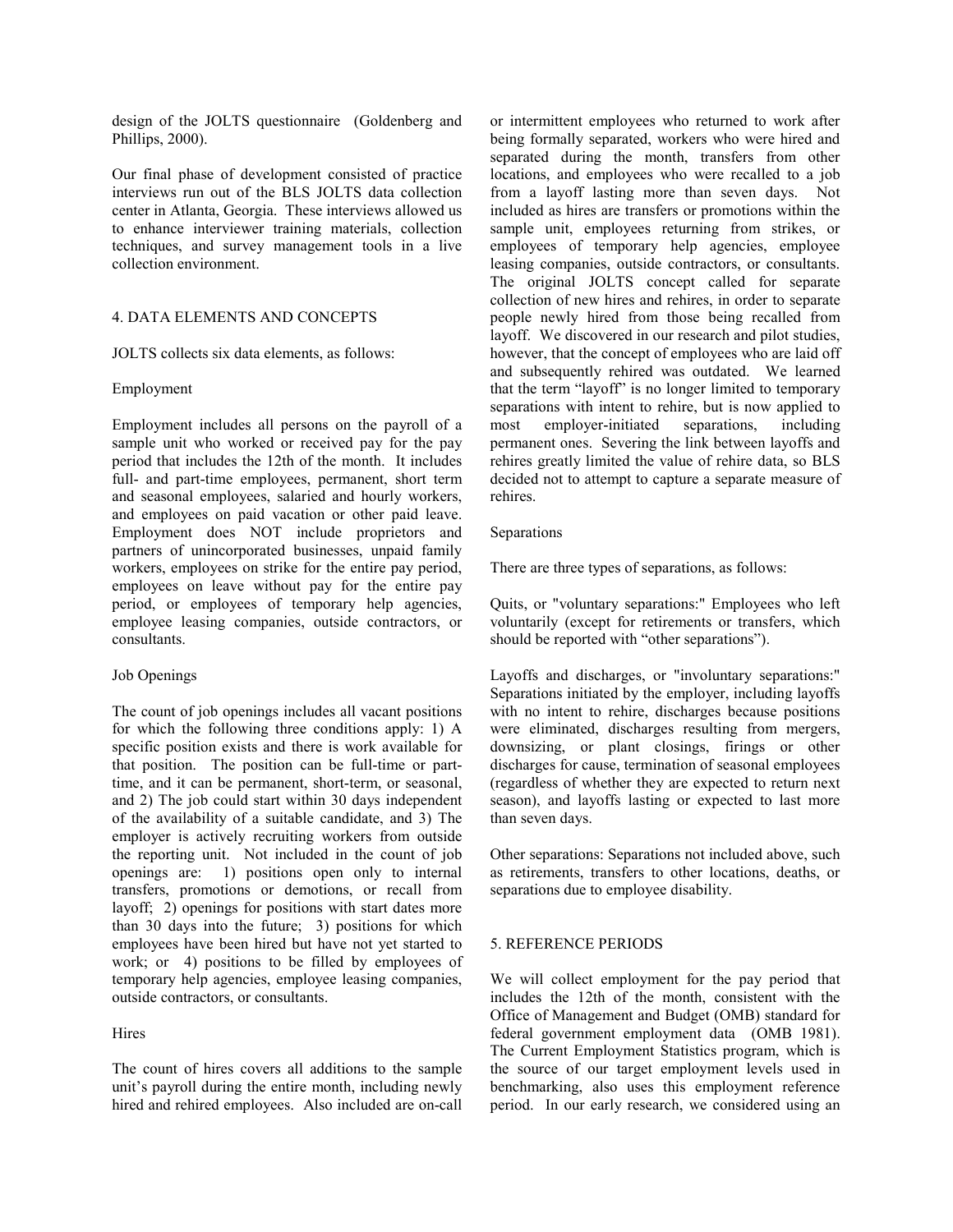end-of month employment figure, but decided that the benefits did not justify switching from a well-known reference period. The major problem with an end-ofmonth employment figure was the delay in the availability of the data. For example, a firm with a biweekly pay period that began at the end of the reference month would not be able to report employment data for the reference month until that pay period ends, in the middle of the following month.

Job openings are measured as a one-time observation each month (a snapshot of the "stock" of openings). This observation takes place as of the last business day of the month. We considered taking a mid-month snapshot of job openings to remain consistent with the mid-month employment measure, but our pilot studies revealed that the job openings data were not always readily available during the middle of the month (Levin, et al 2000).

Hires and separations are measured as flows rather than as stocks. That is, these items are observed over a given period of time, the entire calendar month. This coincides with the job openings snapshot that is taken as of the last business day of the month. We considered measuring the flow of hires and separations over the first half of the month, but our preliminary research suggested that this measure would not be representative of the entire month. JOLTS staff analysis of the new hires data being reported as part of a new requirement from the U.S. Department of Health and Human Services (HHS), Office of Child Support Enforcement, shows that hires are not evenly distributed across the month. In fact, they are concentrated at the beginning of each week and month.

# 6. SAMPLING PROCEDURES

The JOLTS sample will be drawn from the Bureau's internal business establishment list, a product of the ES-202 Covered Employment and Wages program. The sample is designed to be representative of the 50 States and the District of Columbia. All nonagricultural industries except private households are within the scope of the survey. Within agriculture, only agricultural services will be included. In addition to the private sector, we are collecting public sector data from local, State, and Federal government units (Crankshaw and Stamas, 2000). The sample frame is supplemented with a list of railroads, since the ES-202 program does not comprehensively cover the railroad industry.

The JOLTS sample includes approximately 16,000 establishments, divided into one virtual certainty panel and 18 noncertainty panels. Establishments in the virtual certainty panel have been selected with nearly 100% probability and will remain in the sample through the course of the survey or until another JOLTS sample is selected from an updated frame. Each noncertainty panel, when combined with the virtual certainty panel, represents the entire universe (Crankshaw and Stamas, 2000). In March 2000, BLS began enrolling one noncertainty panel in the survey each month, meaning that after eighteen months all of the noncertainty panels will be active. To maintain a manageable workload, we are spreading the enrollment of the virtual certainty panel over five months, beginning in April 2000. After 18 months in the survey, one noncertainty panel will be rolled out of the sample each month and replaced by a new noncertainty panel.

## 7. DATA COLLECTION TECHNIQUES

BLS is collecting all JOLTS data from our Data Collection Center (DCC) in Atlanta. Sample units are assigned to specific interviewers, who first "refine" the addresses of the sample units. Address refinement is the process of locating a current mailing address, physical location, and telephone number for the sample unit. Next, the interviewer contacts a "gatekeeper" by telephone. The gatekeeper is someone, usually in the human resources office, who can provide the name of a contact person who can report JOLTS information. Once the name and title of the likely contact person are obtained and the mailing address is verified, the interviewer mails an enrollment package to the contact person. The enrollment package includes a cover letter, a form with instructions, and some informational material about JOLTS. Several days after mailing the package, the interviewer telephones the contact person to obtain participation in JOLTS. Once the unit is successfully enrolled, an appointment is made for the first data collection call. Enrolled sample units are then collected via Computer Assisted Telephone Interviewing (CATI) for six months. Reported data are edited interactively during the collection call, and potential outliers are identified for the collection of additional explanatory information. At the end of each data collection call, an appointment is established for the next month's data collection call. Sample units remain the responsibility of the assigned interviewer throughout the survey. After six months of CATI collection, respondents are then moved to Touch-tone Data Entry (TDE) for the remainder of their time in the sample (generally another twelve months). In exceptional circumstances, units may remain in CATI collection for the entire collection period, or may choose to provide their data via fax. In addition, some units may mail their data to us on paper or through alternate media. All data that are obtained through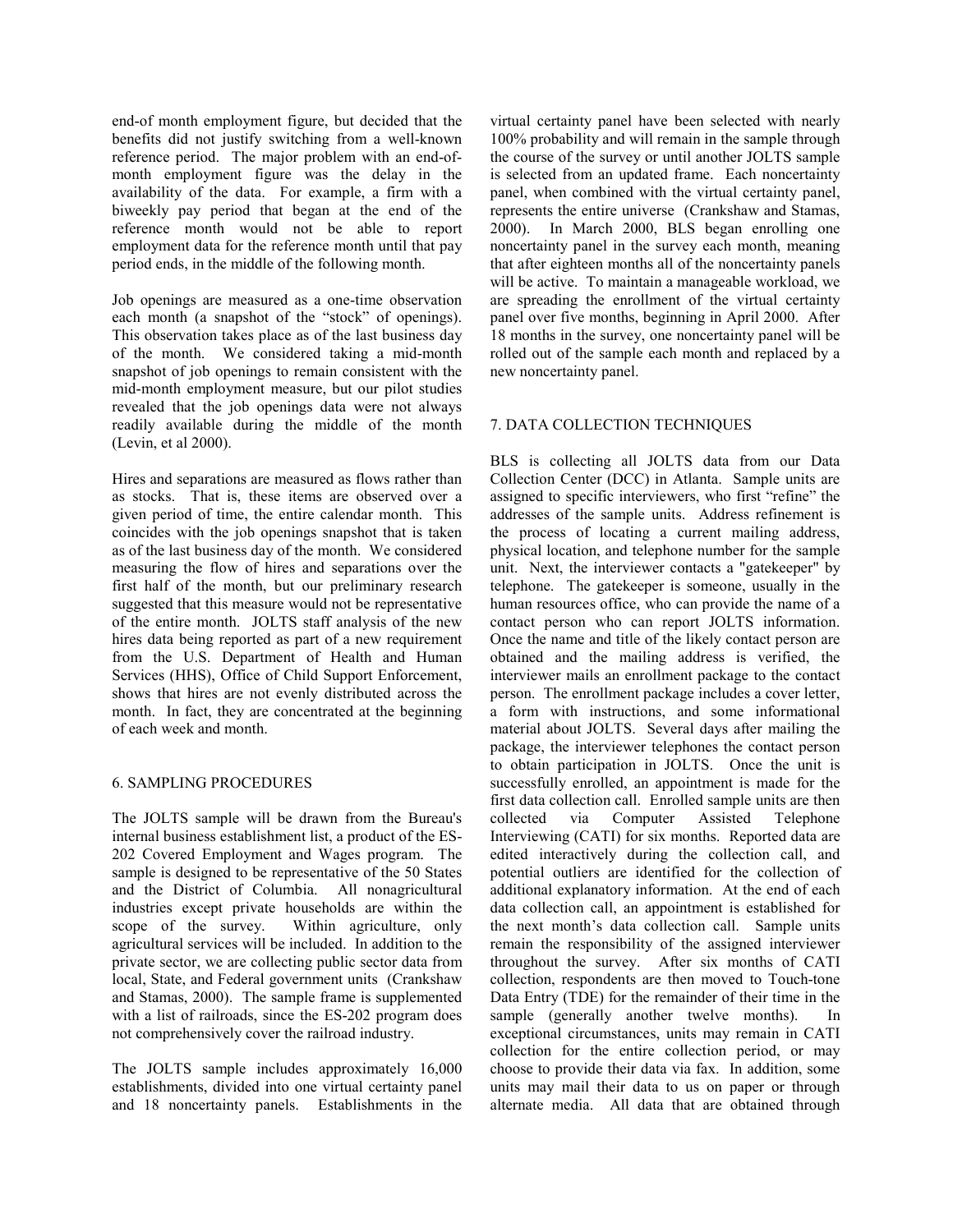means other than CATI are keyed into a standard format, and then loaded into the CATI system database in a batch process. This is done for data editing purposes. Units with reported data that fall outside our edit parameters are reviewed, and if necessary recontacted by the original interviewer using the CATI system.

The DCC staff sends reminder postcards to TDE respondents, asking them to report their data in a timely manner. Interviewers also follow up on nonrespondents through a combination of telephone calls and reminder postcards.

Data are gathered during a relatively short collection window each month. A closing date is established each month, at which time data must be in the system in order to be included with that reference month's initial estimates. Every attempt is made to collect the data from each sample unit during this data collection window. In the event that a sample unit does not report during the collection period for a given month, the DCC will still try to collect the data for use in subsequent estimates for that reference month. A revised estimate is released one month after the initial estimate. Each month's press release will include the initial estimates for the most recently completed reference month, and the revised estimates for the previous reference month.

Since a panel is introduced each month, the refinement and enrollment processes are ongoing. Refinement and enrollment take place during the reference month, and data collection takes place as soon as the reference month is over. For example, a sample panel with an initial reference month of June will be introduced into the CATI system in mid-June. The members of that sample panel will be refined and enrolled prior to the end of June. Collection of these units can then begin on the first working day of July, when the reference periods for the job openings, hires, and separations have ended.

# 8. SYSTEMS ENVIRONMENT

The JOLTS software environment includes four basic subsystems: sampling, data collection, estimation, and publication. The sampling system was developed in SAS, and uses the Bureau's internal business establishment list as a sampling frame. The data collection system consists of a CATI system written in Blaise, a CATI/CAPI development tool developed by Statistics Netherlands. Surrounding the Blaise CATI system are applications for printing, FAX, high-speed key entry, and TDE. These surrounding applications are generally developed in the standard BLS software environment, using Visual Basic for interface applications and Sybase as a database. The TDE application is written in C/C++. The estimation system is being developed in SAS, and the publication process will include the BLS-developed Table Producing Language (TPL). BLS is currently evaluating off-theshelf data analysis tools that may be able to assist us during the data review and analysis portion of the estimation and publication phases.

The JOLTS hardware environment includes two mirrored production servers in "Redundant Array of Inexpensive Disks" (RAID) configuration. RAID protects against the failure of a disk drive by having two duplicate (redundant) disk drives maintain the same information. In the event one of the drives fails, the other drive takes over. In the meantime, the failed drive is replaced while the system continues to function. The two production servers are mirrored to protect against the failure of an entire server. In addition to the production servers, there are separate servers set aside for handling TDE and FAX chores. All of the servers are backed up to tape on a regular schedule, and the production servers are used at night to update the national database in BLS-Washington. For security reasons, all of the JOLTS hardware except for one server is protected behind the BLS "firewall." The firewall is a security measure that prevents unauthorized users from intruding on the internal BLS network. The lone TDE server mentioned above is placed outside the firewall to field incoming TDE calls, making it unnecessary for incoming calls to penetrate the firewall. Servers inside the firewall poll the TDE server on a regular basis and draw the collected TDE data inside.

# 9. ESTIMATION PROCEDURES

The basic formula for developing point estimates of rates consists of the estimated characteristic divided by total employment (Crankshaw and Stamas, 2000). The estimates for the numbers of each characteristic will be developed by applying the same adjusted weights and benchmark factors to the reported characteristics totals. For both rates and numbers, each characteristic will be weighted. Certain weight adjustments will take place prior to the generation of the estimates. For example, units that are determined to be outliers may undergo weight adjustments, as will units that report back to us in a manner different from that in which they were selected. Certain missing data elements will be imputed, and adjustments will be made for nonresponse at the establishment level. All estimates will be benchmarked each month to current employment levels using BLS Current Employment Statistics (CES) data.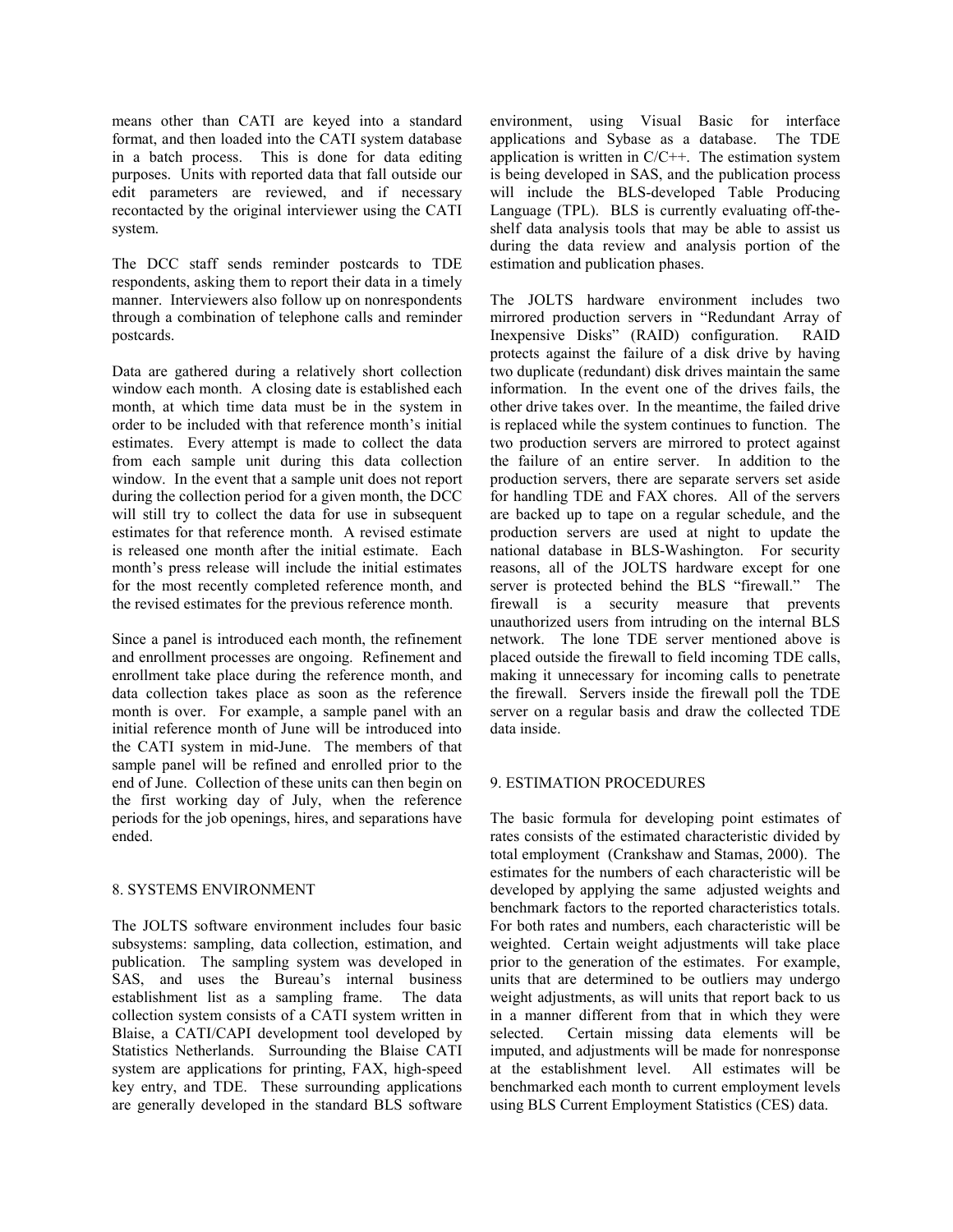## 10. PUBLICATION PLANS

BLS will release estimates that include both rates and numbers for job openings, hires, and separations. Top level estimates (all industries, all ownerships) will be released for the nation as a whole, and for four Census regions. We will break out the national estimates into public vs. private sector, and the national private sector will be further subdivided into 9 combined industry sector breakouts. All estimates will be released based on the North American Industry Classification System (NAICS). While there is a great deal of interest in job openings data by occupation, by wage level, and by finer industry and geographic detail, collecting this additional detail would require both a larger sample and increased respondent burden.

After a sufficient amount of sample has been introduced, an experimental series of JOLTS estimates will be released to the public. In 2001 we will begin issuing a monthly press release providing initial estimates for the current reference month and revised estimates for the prior reference month. In the future we will also release an annual bulletin. The press release schedule has not been finalized.

Information about JOLTS is available on the BLS website at WWW.BLS.GOV or from the JOLTS Information Line at (202) 691-5870. You may also contact the JOLTS information staff at JOLTSINFO@BLS.GOV.

### 11. REFERENCES

Abraham, K., (1983), "Structural/Frictional vs. Deficient Demand Unemployment: Some New Evidence." *American Economic Review*, September 1983, 73(4), pp. 708-724.

Armknecht, P., (1974), "Job Vacancies in Manufacturing, 1969-73." *Monthly Labor Review*, August 1974, pp. 27-33

BLS, (1991), *Employee Turnover and Job Openings Survey: Results of a Pilot Study on the Feasibility of Collecting Measures of Imbalances of Supply and Demand for Labor in an Establishment Survey*, Bureau of Labor Statistics, Washington, D.C., 1991

BLS, (1981), *Job Openings Pilot Program: Final Report*, Bureau of Labor Statistics, Washington, D.C., 1981

Clark, K. A., Cohen, J., and Hyson, R., (2000), "Measuring the Demand for Labor in the United States: The Job Openings and Labor Turnover Survey," Joint Statistical Meetings, August 2000.

Crankshaw, M., and Stamas, G. (2000), "Sample Design in the Job Openings and Labor Turnover Survey," Joint Statistical Meetings, August 2000.

Goldenberg, K., and Phillips, M. A. (2000), "Now That the Study is Over, What Did You Really Tell Us? Identifying and Correcting Measurement Error in the Job Openings and Labor Turnover Survey Pilot Test," International Conference on Establishment Surveys - II, June 2000.

Gower, D., (1970), "Undercount of Vacancies caused by New Establishments," unpublished report, Dominion Bureau of Statistics

Gower, D., (1970), "An Analysis of the Industry Coding of the Job Vacancy Survey," unpublished report, Dominion Bureau of Statistics

Gower, D., (1970), "Reliability of 3-Month Average Vacancy Estimates," unpublished report, Dominion Bureau of Statistics

Gower, D., (1970), "Comparison of American and Canadian Job Vacancy Rates, Spring 1970," unpublished report, Dominion Bureau of Statistics

Gower, D., (1970), "The Effect of the Interview Phase," unpublished report, Dominion Bureau of Statistics

Gower, D., (1970), "An Attempt at Confirmation of the Vacancy Levels, First Half, 1970," unpublished report, Dominion Bureau of Statistics

Gower, D., (1970), "Comparison of U.S. and Canadian Vacancy Rates, Summer 1970," unpublished report, Dominion Bureau of Statistics

Gower, D., (1970), "Reporting of Future Starting Date Vacancies as Revealed by the Interview Phase," unpublished report, Dominion Bureau of Statistics

Gower, D., (1970), "The Effect of the Reference Date on the Job Vacancy Estimates," unpublished report, Dominion Bureau of Statistics

Gower, D., (1970), "Comments on the Comparison of JVS and CMC Vacancy Levels," unpublished report, Dominion Bureau of Statistics